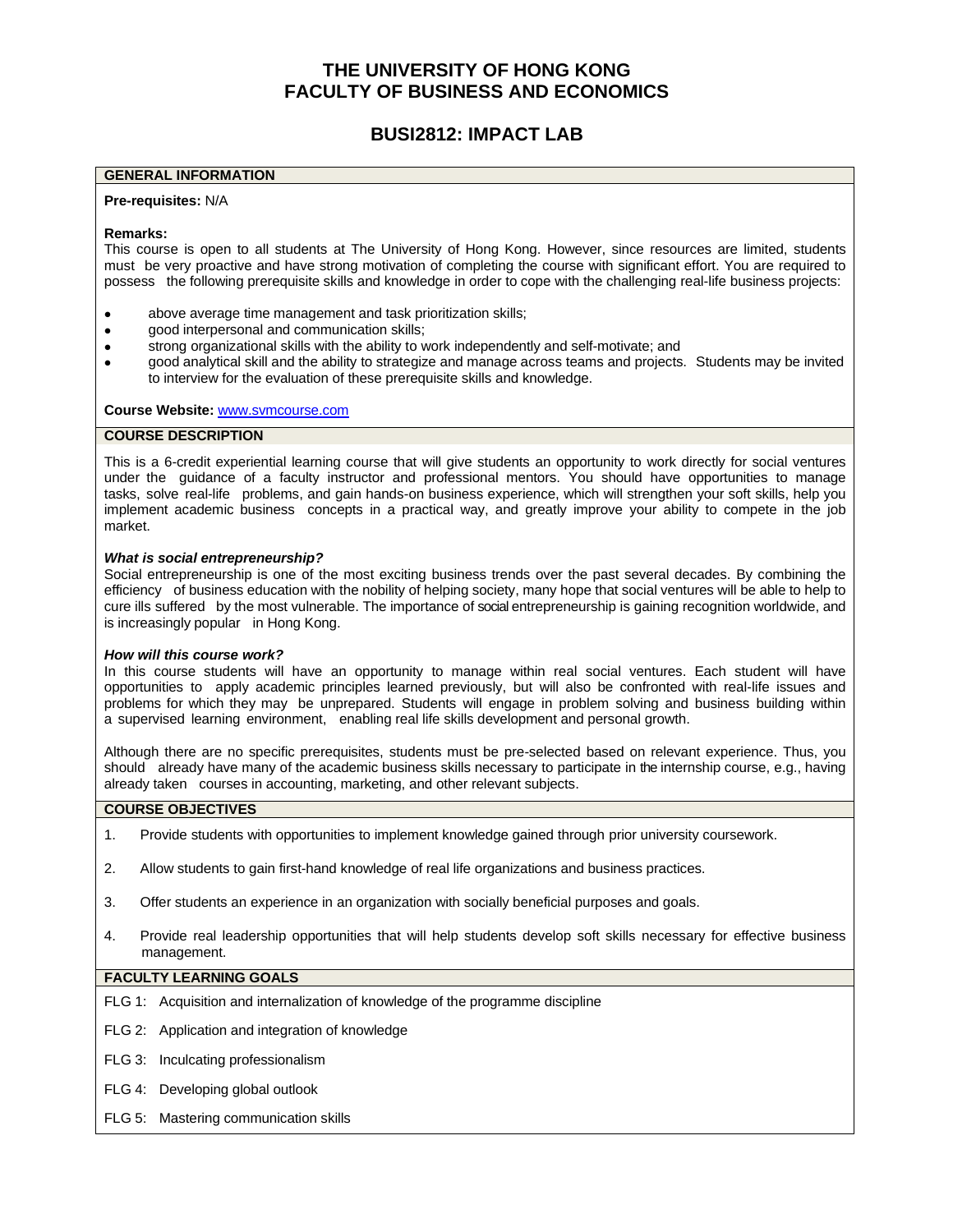# FLG 6: Cultivating leadership

ŀ

| <b>COURSE LEARNING OUTCOMES</b> |                                                                                                                                                              |                                          |
|---------------------------------|--------------------------------------------------------------------------------------------------------------------------------------------------------------|------------------------------------------|
|                                 | <b>Course Learning Outcomes</b>                                                                                                                              | <b>Aligned Faculty Learning</b><br>Goals |
| CLO1:                           | Integrate and apply theoretical knowledge to tackle real business challenges                                                                                 | <b>FLG 1.2</b>                           |
|                                 | CLO2: Research, analyse, assess and propose practical business options and<br>solutions given the project constraints;                                       | FLG 1, 2, 4                              |
|                                 | CLO3: Exchange ideas and experiences with partners, resolve differences, mutually<br>enhance personal development and accomplish tasks through collaboration | FLG 1, 2, 3, 5, 6                        |
| CLO4:                           | Adjust to a real-life work setting and understand the organizational culture of a<br>business                                                                | FLG 2, 3, 6                              |
| CLO5:                           | Present findings and business solutions (both written and oral) in a professional<br>and persuasive manner; and                                              | <b>FLG 2, 5</b>                          |
| CLO <sub>6</sub> :              | Apply the knowledge in service leadership to improve leadership quality and<br>effectiveness.                                                                | FLG 2, 3, 5, 6                           |

| <b>COURSE TEACHING AND LEARNING ACTIVITIES</b> |                                                     |                                       |                                   |
|------------------------------------------------|-----------------------------------------------------|---------------------------------------|-----------------------------------|
| <b>Course Teaching and Learning Activities</b> |                                                     | <b>Expected</b><br><b>Study Hours</b> | <b>Study Load</b><br>(% of study) |
|                                                | <b>Pre-Internship Preparation Activities</b>        |                                       |                                   |
| T&L1:                                          | <b>Pre-Internship Orientation</b>                   | 1                                     | 0.7%                              |
| T&L2:                                          | First Meeting with Social Ventures' GM              |                                       | 0.7%                              |
| T&L3:                                          | Creation of Action Plan                             | 5                                     | $3.6\%$                           |
| <b>During-Internship Learning Activities</b>   |                                                     |                                       |                                   |
| T&L4:                                          | Internship Work and Weekly Reports                  | 120                                   | 87.3%                             |
| T&L5:                                          | Video Assignment                                    | 10                                    | 7.3%                              |
|                                                | <b>Post-Internship Consolidation Activity</b>       |                                       |                                   |
| T&L6:                                          | Exit Interview (optional; with GMs and Supervisors) | 0.5                                   | 0.4%                              |
|                                                | Total                                               | 137.5                                 | 100%                              |

| <b>Assessment Methods</b>                 | <b>Brief Description (Optional)</b>                                                                                                                                                                                                           | Weight | <b>Aligned Course</b><br><b>Learning Outcomes</b> |
|-------------------------------------------|-----------------------------------------------------------------------------------------------------------------------------------------------------------------------------------------------------------------------------------------------|--------|---------------------------------------------------|
| A1. Creation of Action Plan               | Students will work with the instructor,<br>their<br>supervisor/general<br>TA.<br>and<br>manager to produce an action plan for<br>their proposed activities and goals for the<br>internship period.                                            | 5%     | CLO 1, 2                                          |
| A2. Weekly Reports                        | Students will capture their perceptions,<br>analysis, and integration of concepts<br>and experiences relating to business<br>management and service leadership.<br>These reports should be focused both<br>inwardly and on task competencies. | 20%    | $CLO$ 1, 2, 3, 4, 5, 6                            |
| A3.<br>General Manager<br>Feedback Report | Students will receive ongoing feedback<br>from the general manager, who will<br>produce a final report indicating the<br>overall quality of<br>student<br>work<br>performance.                                                                | 50%    | CLO 2, 3, 4                                       |
| A4. Video/Writing Assignment              | Students will make and post a video, or<br>write essays, relating to their internship                                                                                                                                                         | 25%    | CLO 3, 5, 6                                       |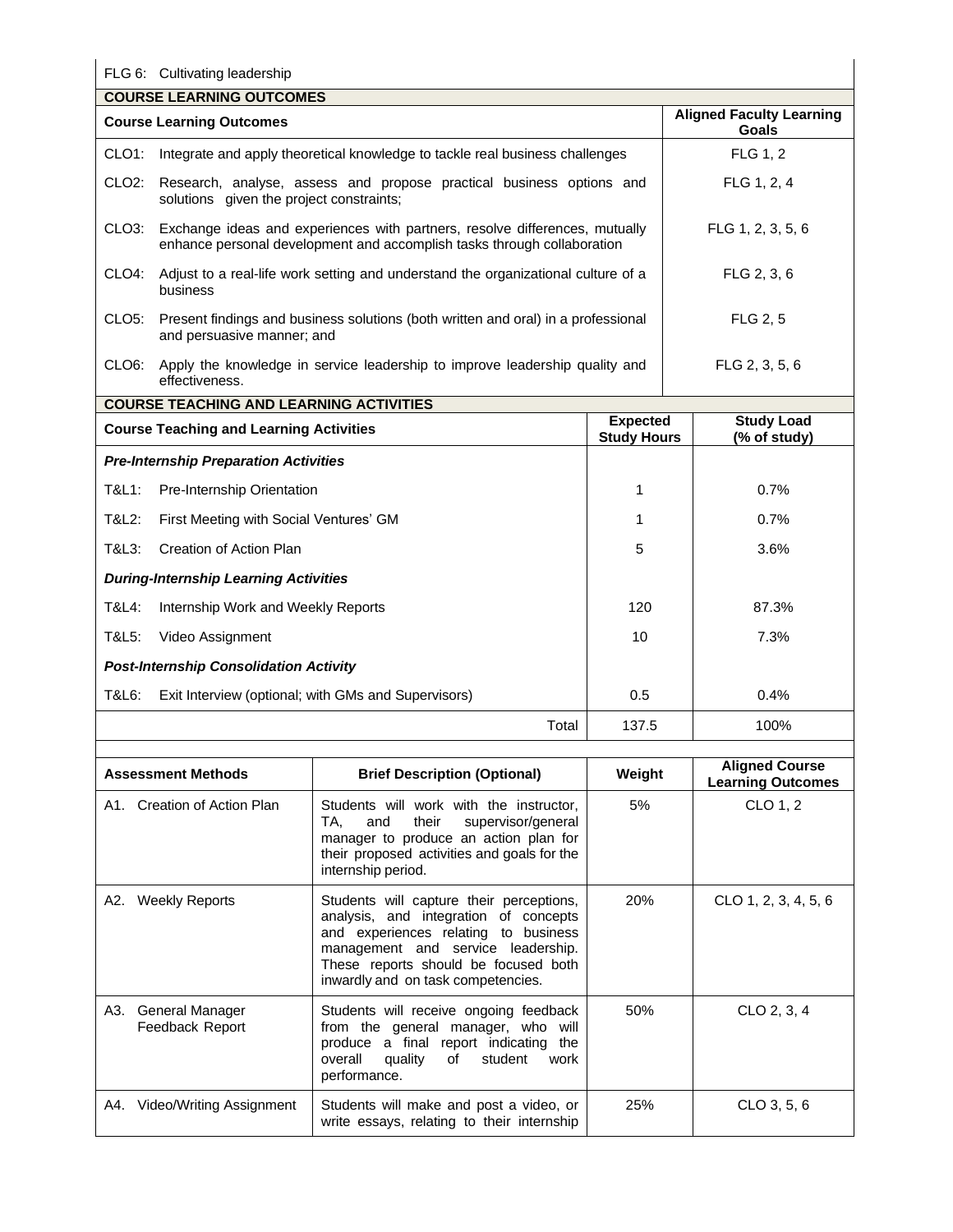| experience. |      |  |
|-------------|------|--|
| Total       | 100% |  |
|             |      |  |

# **STANDARDS FOR ASSESSMENT**

**Assessment Rubrics for Each Assessment** (Please provide us the details in a separate file if the space here is not enough)

### **A1. Creation of Action Plan [5%]:**

During the first two weeks of the internship period, students must create a semester-long "Action Plan" that they will present to their assigned company, course instructor, and teaching assistant. The "Action Plan" functions as a mutual agreement between the student, GM, and course instructor, clearly defining the scope of each student's responsibilities and goals to be achieved. This Action Plan will be the basis for tasks performed, and should be reviewed and updated as the semester goes on. The Action Plan should be considered a "living document," meaning that it can and should be updated as the internship progresses, particularly as the scope of student responsibilities change.

#### *Scoring Criteria:*

| 90 or above          | $80 - 89$            | $70 - 79$            | $60 - 69$            | Below 60             |
|----------------------|----------------------|----------------------|----------------------|----------------------|
| Timely submission.   | Timely submission.   | Late submission.     | Late submission or   | Very late submission |
|                      |                      |                      | no submission.       | or no submission.    |
| Action Plan clearly  | <b>Action Plan</b>   | Action Plan          |                      |                      |
| summarizes the       | adequately           | summarizes the       | Action Plan fails to | Action Plan fails to |
| objectives, actions, | summarizes the       | objectives, actions, | clearly summarize    | summarize the        |
| and success criteria | objectives, actions, | and success criteria | the objectives.      | objectives, actions, |
| for the student's    | and success criteria | for the student's    | actions, and success | and success criteria |
| work, including      | for the student's    | work, but not in a   | criteria for the     | for the student's    |
| many clear           | work, including      | clear or informative | student's work, and  | work, and does not   |
| examples where       | some clear           | way. Does not        | does not have any    | have any examples.   |
| appropriate.         | examples where       | include any clear    | examples.            |                      |
|                      | appropriate.         | examples.            |                      | Displayed a lack of  |
| Displayed a clear    |                      |                      | Displayed a lack of  | understanding of the |
| understanding of the | Displayed an         | Displayed a vague    | understanding of the | GM's expectations,   |
| GM's expectations    | acceptable           | understanding of the | GM's expectations    | and unwillingness to |
| for the semester.    | understanding of the | GM's expectations    | for the semester.    | effectively          |
|                      | GM's expectations    | for the semester.    |                      | communicate w/ GM.   |
|                      | for the semester.    |                      |                      |                      |

## **A2. Weekly Reports [20%]:**

Students are required to write and provide weekly reports to their supervisor/ manager and course instructor capturing their perceptions, analysis, and integration of concepts and experiences relating to business management and service leadership. These reports should be focused both inwardly and on task competencies. *The reports will be evaluated as follows*:

20 points (pts) total over 10 weeks (2 pts/week, not including the first 2 weeks of the semester & reading **week):**

- **1 point for working 10 hours for that week (unless otherwise agreed with your supervisor)**
- **1 point for a sufficiently comprehensive report in the suggested format (ask course TA for examples as needed)**

**NOTE:** *late weekly reports without prior approval or valid excuse based on the University policy (e.g., illness, etc.) will be given zero marks.*

| <b>Scoring Criteria:</b>                                                           |                                                                          |                                                                                |                                                                                                            |                                                                                                    |
|------------------------------------------------------------------------------------|--------------------------------------------------------------------------|--------------------------------------------------------------------------------|------------------------------------------------------------------------------------------------------------|----------------------------------------------------------------------------------------------------|
| 90 or above                                                                        | $80 - 89$                                                                | $70 - 79$                                                                      | 60-69                                                                                                      | Below 60                                                                                           |
| Timely submission.                                                                 | Timely submission.                                                       | Late submission.                                                               | Late submission or<br>no submission.                                                                       | Very late submission<br>or no submission.                                                          |
| Provided an                                                                        | Provided a good                                                          | Provided a brief but                                                           |                                                                                                            |                                                                                                    |
| excellent summary<br>of weekly tasks and<br>goals, as well as<br>challenges faced. | summary of weekly<br>tasks and goals, as<br>well as challenges<br>faced. | clear summary of<br>weekly tasks and<br>goals, as well as<br>challenges faced. | Provided a brief and<br>somewhat unclear<br>summary of weekly<br>tasks and goals, and<br>challenges faced. | Provided no or<br>unclear summary of<br>weekly tasks and<br>goals, as well as<br>challenges faced. |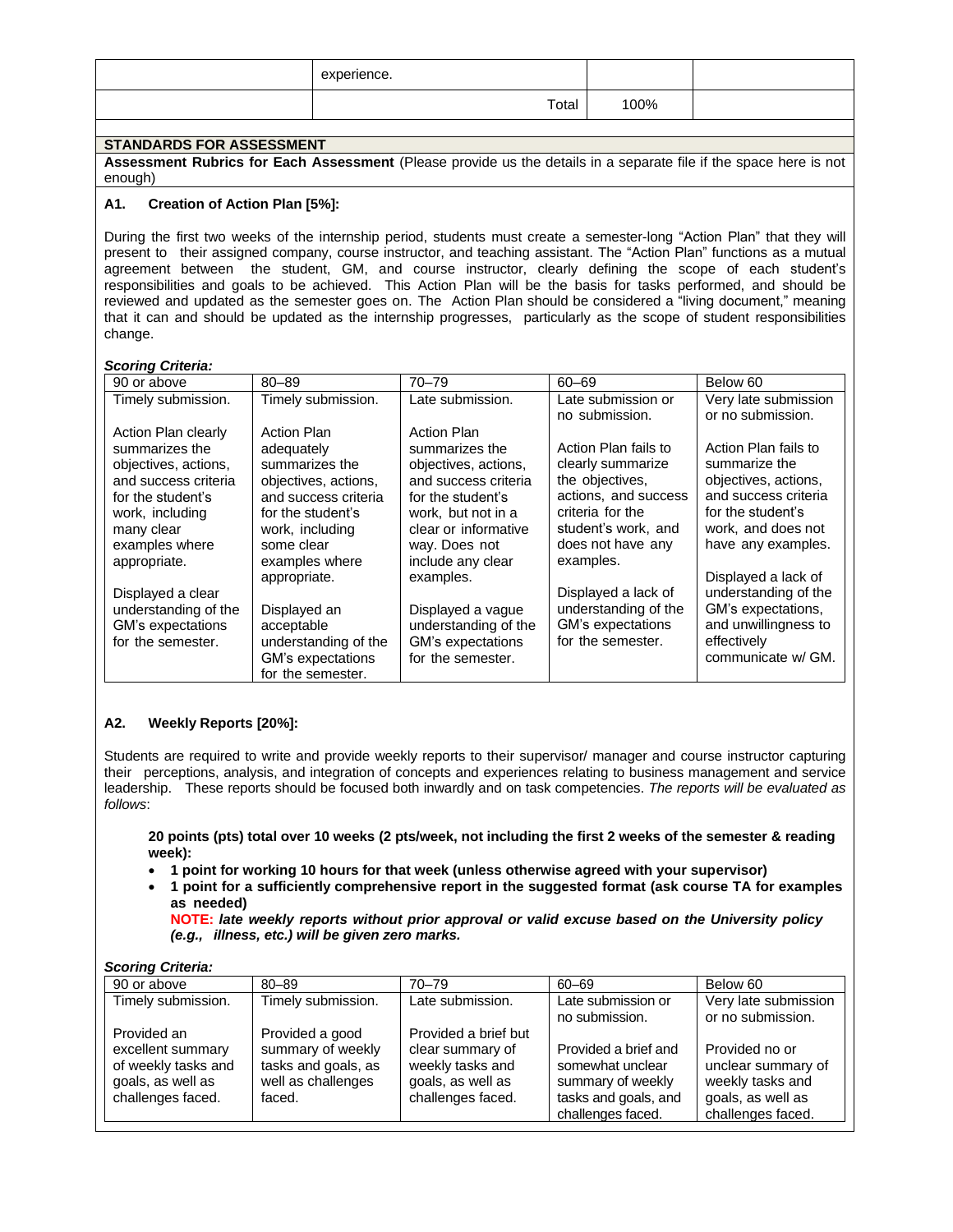| Showed a detailed  | Showed a detailed  | Showed a brief but   |                      |                      |
|--------------------|--------------------|----------------------|----------------------|----------------------|
| and insightful     | and adequate       | adequate analysis of | Showed a brief and   | Showed no or limited |
| analysis of        | analysis of        | leadership and       | superficial analysis | analysis on          |
| leadership and     | leadership and     | implementation of    | of leadership and    | leadership and       |
| implementation of  | implementation of  | business knowledge   | implementation of    | implementation of    |
| business knowledge | business knowledge | with some examples.  | business knowledge   | business knowledge   |
| with many clear    | with some clear    |                      | without clear        | with no examples.    |
| examples.          | examples.          |                      | examples.            |                      |

### **A3. General Manager Report [50%]:**

Students should receive multiple feedback reports from the general manager during the semester. Moreover, students should actively seek feedback and suggestions for improvement. Based on such feedback and follow-up conversations between the manager and the course instructor, the course instructor will assess the work performed by the student during the internship period. [Note: if you are not receiving periodic feedback from your manager, please notify the course instructor immediately.]

*Scoring Criteria: See evaluation form for assessment details, to be provided by course instructor.*

## **A4. Video Assignment [25%]:**

Students will create and post a video highlighting relevant aspects of the internship experience, or the company/project for which the students worked. Unless approved by the course instructor ahead of time, students can work individually or in groups of **not more than 3 people**.

*Scoring Criteria: See Video Assignment instructions, to be provided by course instructor.*

| <b>COURSE CONTENT AND TENTATIVE TEACHING SCHEDULE</b> |                                                                                                                                                                                                                                                                                                                |  |  |
|-------------------------------------------------------|----------------------------------------------------------------------------------------------------------------------------------------------------------------------------------------------------------------------------------------------------------------------------------------------------------------|--|--|
| First week of the semester:                           | Agree to and submit course Social Contract.<br>$\bullet$<br>Company/project orientation<br>Meet the relevant Social Ventures' existing<br>$\bullet$<br>management (if any).<br>Begin working on small <i>Impact LabSVM</i> related<br>projects.<br>Work on Action Plan with GM, instructor, & TA.<br>$\bullet$ |  |  |
| Second week of the semester:                          | Course orientation<br>$\bullet$<br>Submit final Action Plan.<br>Begin working on more focused SVM related<br>projects, as per final Action Plan.                                                                                                                                                               |  |  |
| Third through twelfth week of the semester:           | Continue working on <b>Impact LabSVM</b> related<br>$\bullet$<br>projects, as per Action Plan.<br>Submit weekly reports.<br>$\bullet$<br>Work on Video Assignment<br>$\bullet$                                                                                                                                 |  |  |
| <b>During Exam Period:</b>                            | Final General Manager Report due<br>$\bullet$<br>Video Assignment Due                                                                                                                                                                                                                                          |  |  |
| <b>MEANS/PROCESSES FOR STUDENT FEEDBACK ON COURSE</b> |                                                                                                                                                                                                                                                                                                                |  |  |

 $\Box$  Conducting mid-term survey in additional to SETL around the end of the semester

 $\boxtimes$  Online response via Moodle site

□ Others: \_\_\_\_\_\_\_\_\_\_\_\_\_\_\_\_\_\_\_\_\_\_\_\_\_\_\_\_\_\_\_\_ (please specify)

**COURSE POLICY** (e.g. plagiarism, academic honesty, attendance, etc.)

**Academic Honesty and Integrity**

**You are expected to do your own work whenever you are supposed to. Incident(s) of academic dishonesty will NOT be tolerated. Cheating or plagiarism of any kind will result in an automatic F grade for the course plus strict enforcement of all Faculty and/or University regulations regarding such behavior.**

**The University Regulations on academic dishonesty will be strictly enforced! Please check the University Statement on plagiarism on the web: [http://www.hku.hk/plagiarism/.](http://www.hku.hk/plagiarism/)**

Academic dishonesty is a behavior in which a deliberately fraudulent misrepresentation is employed in an attempt to gain undeserved intellectual credit, either for oneself or for another. It includes, but is not necessarily limited to, the following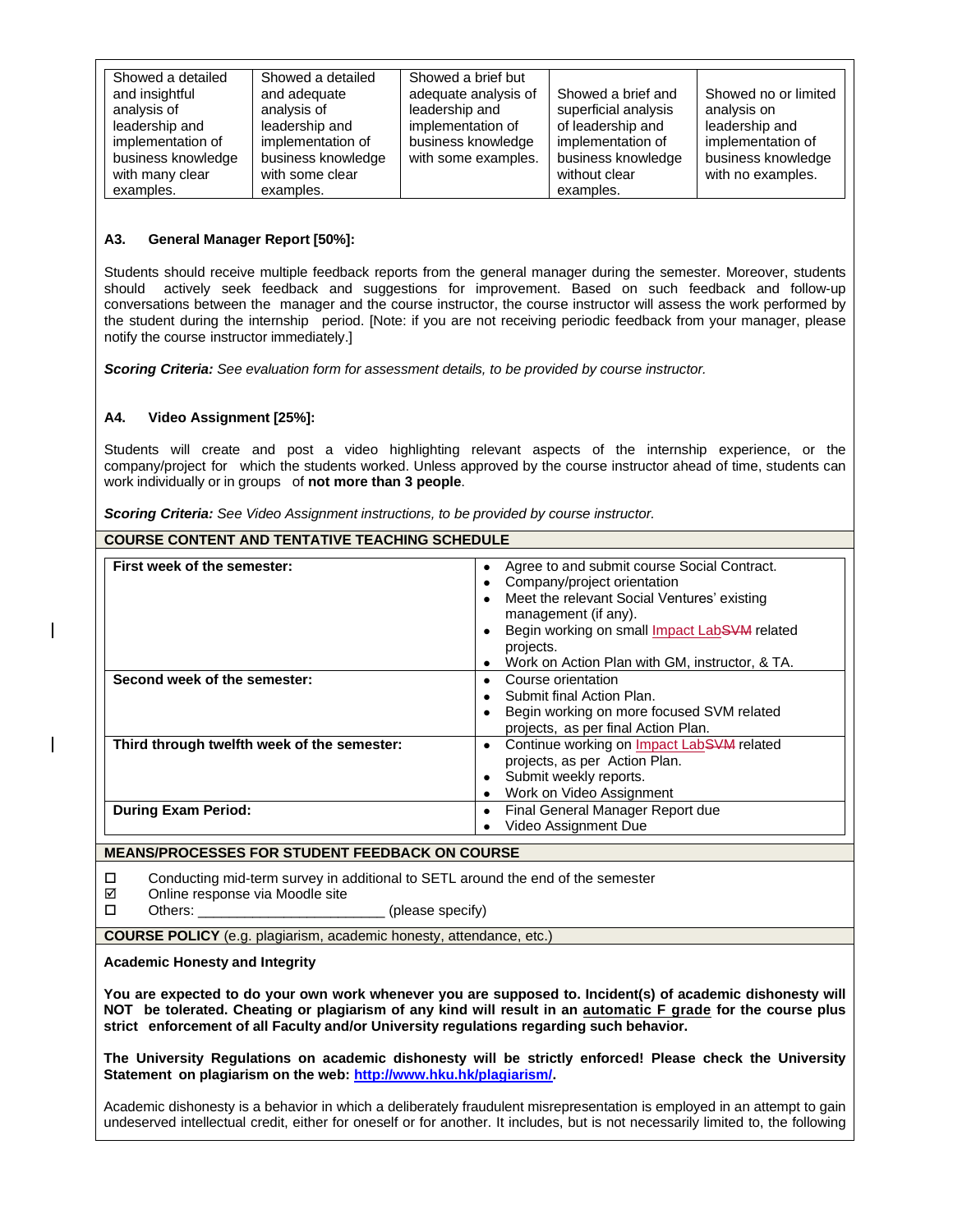types of cases:

- **a.** *Plagiarism* **—** The representation of someone else's ideas as if they are your own. Where the arguments, data, designs, etc., of someone else are being used in a paper, report, oral presentation, or similar academic project, this fact must be made explicitly clear by citing the appropriate references. The references must fully indicate the extent to which any parts of the project are not one's own work. Paraphrasing of someone else's ideas is still using someone else's ideas, and must be acknowledged.
- **b.** *Unauthorized Collaboration on Out-of-Class Projects* **—** The representation of work as solely one's own when in fact it is the result of a joint effort.

*Dishonesty about working hours, or other dishonesty with your team or supervisor* **—** Students are required to report their work and working hours each week to the course instructor and your direct supervisor. *Lying about work*  completed or time spent on an assignment will be treated as though you cheated on an examination, and can result in *a failing grade for the course*.

**ADDITIONAL COURSE INFORMATION** (e.g. e-learning platforms & materials, penalty for late assignments, etc.)

**This course will utilize the MOODLE framework.**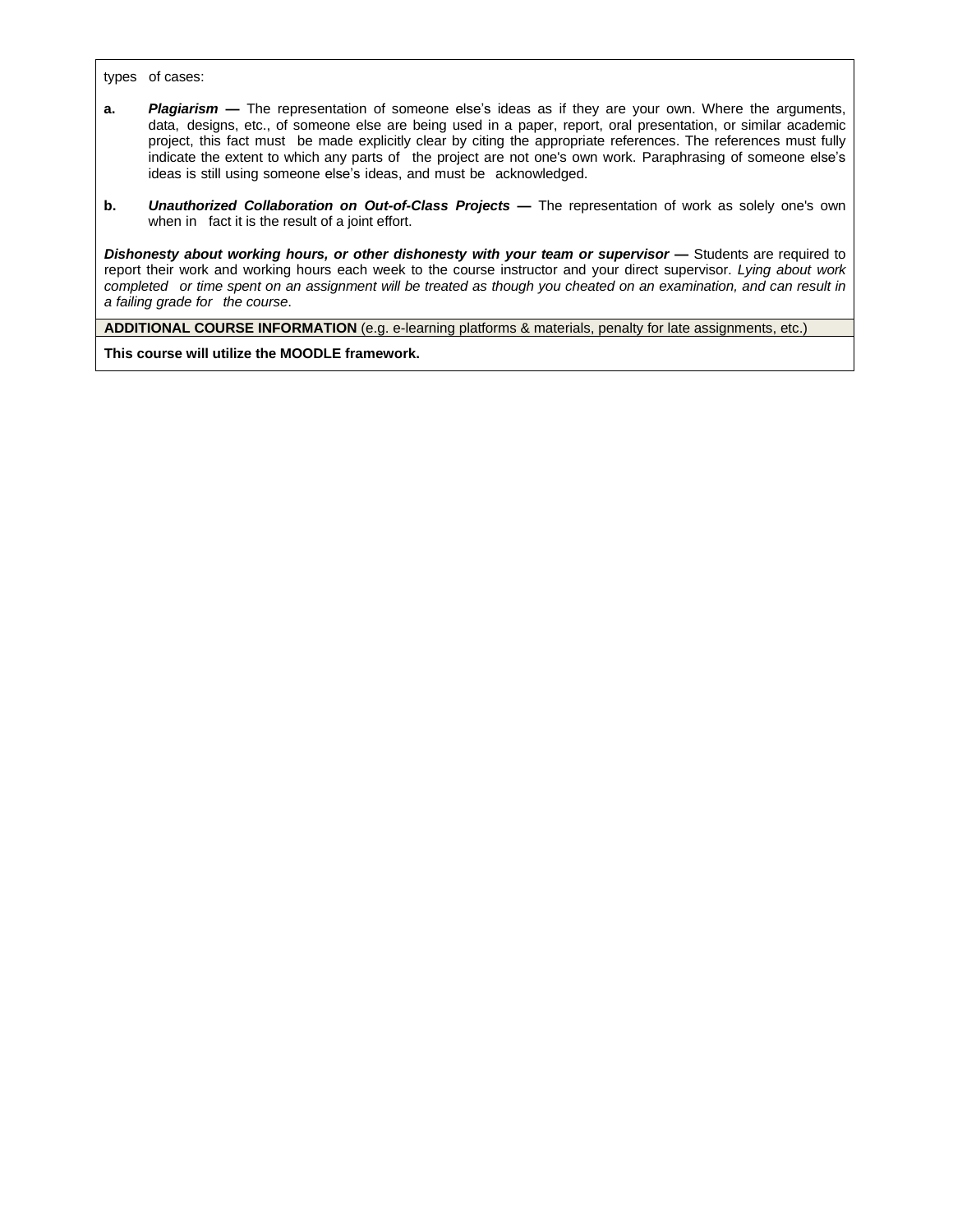# **COURSE SOCIAL CONTRACT**

*BUSI2812 Impact Lab* is a special kind of course, and requires a special kind of student. You have been hand-picked for this course because we believe in you, and because you have made a commitment to work hard. Please take that commitment seriously.

Please note:

- Students must actively seek projects, and fill their time even when not actively supervised or managed. In other words, if you do not have enough to do, **it is YOUR fault**. So please stay in close contact with your manager and let him/her know when you do not have enough to do.
- Lying about working hours is considered cheating. *Any student who is dishonest about their work in any way, including overstating working hours, will fail the course and be submitted for disciplinary action as a violation of HKU's academic integrity policy.* Please be honest about your work and your time. Each of these companies has plenty of work to go around. Be proactive and make the most of this experience.
- The internship will end automatically at the end of the semester. You hereby recognize that you are considered a "student intern" as defined under the Minimum Wage Ordinance, and therefore the Statutory Minimum Wage does not apply to you or the work you engage in during this course. Accordingly, you will not be paid for their work unless otherwise agreed with your respective companies in advance. And this course is not a guarantee or offer for future employment.
- Students who do not have a right to work in Hong Kong, in particular exchange students without a "No Objection Letter" from HK Immigration, shall not be provided formal internships. Your participation in this course will be structured as a school project, and your work will be adjusted accordingly, as necessary.
- Any intellectual property and work created as a direct result of your involvement in the course, including e.g., any research, reports, business plans, videos, designs, etc., are "work product" and will remain the property of the company or project leader for whom you created the items.

By signing below you indicate that you understand the items above and are willing to abide by all course requirements. *In particular, you hereby agree to work a minimum of 10 hours, on average, per week.*

**NOTE:** *Students must agree to these terms when registering for the course, which will be done online.*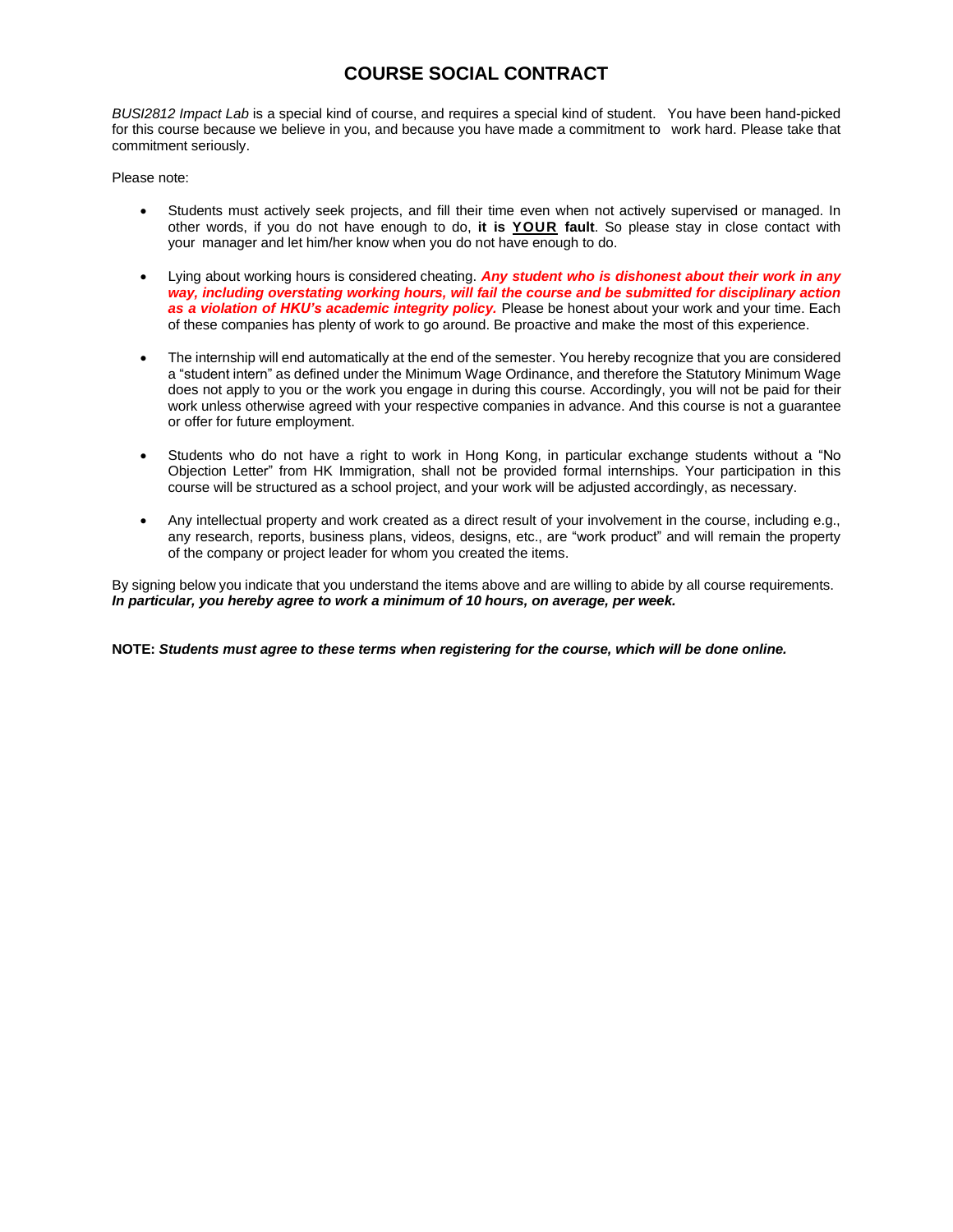#### **BUSI2812: IMPACT LAB Video Project Instructions and Grading Rubric**

Students taking BUSI2812 are required to produce a video as part of their course assessment. You can make the video about anything you want, but we strongly recommend producing a video that will benefit your company/project in some way, meaning you should collaborate with your supervisor/manager concerning the nature, voice, topic, etc., of your video. Unless otherwise approved, students can work individually or in groups of **not more than 3 people**.

NOTE: This video assignment is meant to be in addition to your internship work, and should not be a result of your normal intern workload. You may be asked to create a video as part of your regular internship workload, but such videos should not be submitted for this assignment unless previously agreed by the course instructor. Failure to comply with *these guidelines will be considered cheating, and will subject you to academic discipline.*

**Group Size:** *Up to 3 people.* Any groups with more than 3 people must be approved by the course instructor beforehand.

**Video Length:** *At least 90 seconds, but no longer than 240 seconds (4 min).* Videos that are shorter or longer than this should be approved beforehand.

**Video Topics:** You have broad discretion relating to the topic of your video, the software or process by which you make the video, who or what is in the video, the style of the video, etc. Some possible topics you could consider include:

- Marketing, storytelling, promoting, or otherwise highlighting the company for whom you worked
- Reflections on your work in the course
- Highlights of the work that you did for the company
- Introduction or thoughts about social innovation or social enterprise generally
- How your work promoted the UN's Sustainable Development Goals

**Project Deliverables:** Students must submit three things for this assignment: **(i)** a Youtube video link **(ii)** a link for downloading the video (e.g., Dropbox or Google Drive) and **(ii)** a short write-up about the video, as described in the video submission form. Each should be submitted *via the video submission form*: **[www.bit.ly/svm-video-form](http://www.bit.ly/svm-video-form)**

**Useful Software:** You can use whatever tools and software at your disposal in the production of your video. But to help those students who have no prior experience in making videos, or do not have access to expensive equipment, the following software has been made available for your use:

#### **Powtoon**: [www.powtoon.com](http://www.powtoon.com/)

[*Requires password if you want to remove the Powtoon mark – ask the TA for full access*]

**Adobe Premiere Pro**: Premiere Pro is free to use on many computers on HKU campus. (see, e.g.,

[http://www.les.hku.hk/teaching-learning/learning-space/mac-computers-in-the-learning-commons\)](http://www.les.hku.hk/teaching-learning/learning-space/mac-computers-in-the-learning-commons)

Additional information relating to available software can be found on the [student](http://www.bit.ly/svm-manual) Notion page (as Course TA for more info).

**Intellectual Property Considerations:** Please make sure to not illegally use anyone else's copyrighted works or trademarks. *Videos that violate IP law will have significant deductions.* If you have questions about video footage, images, logos, etc., please ask the course instructor ahead of time.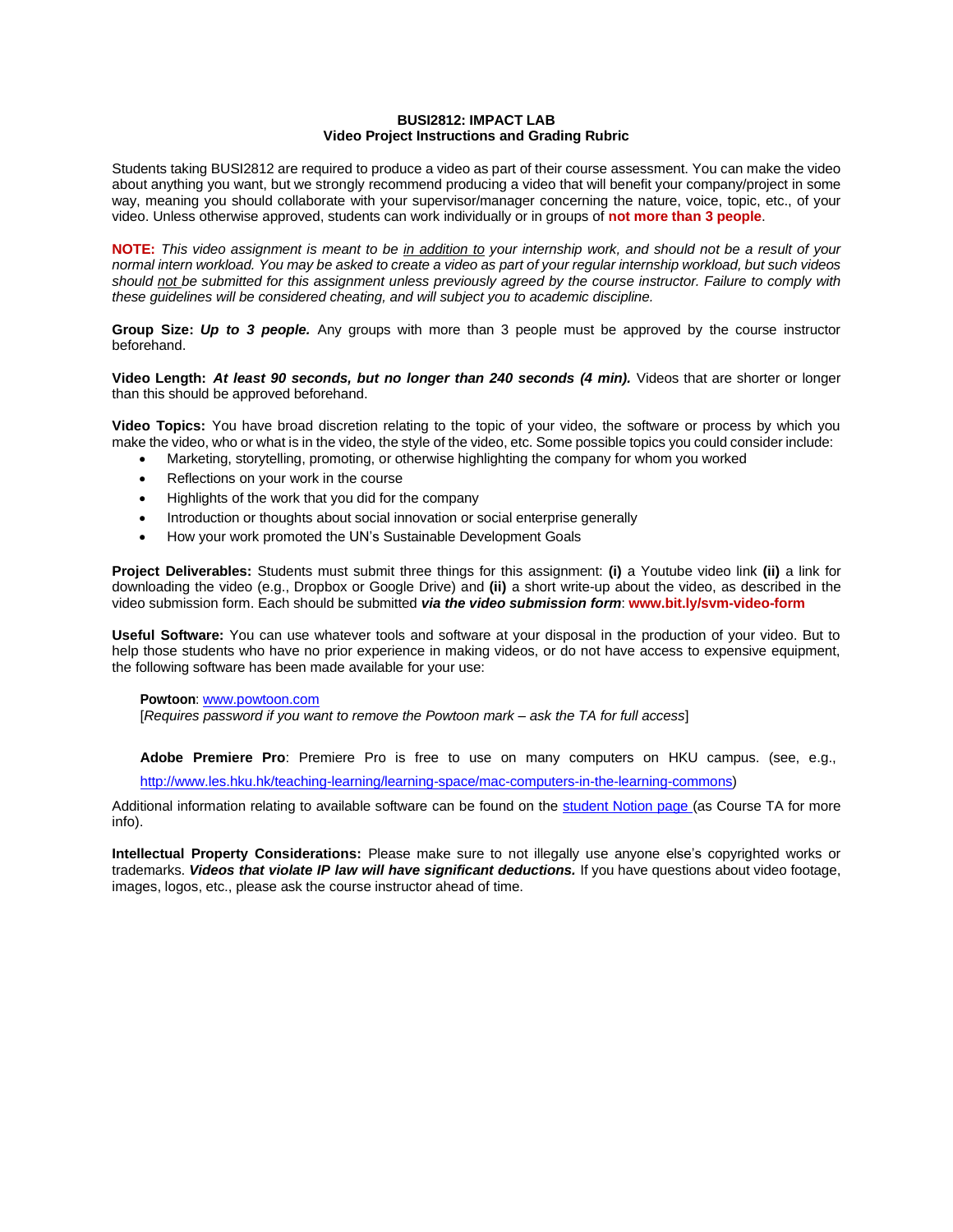# **EXAMPLES OF GOOD VIDEOS**

To see examples of videos that students have produced, please check out the course [Youtube](https://www.youtube.com/channel/UCOMO_tCDMgPb9MXBeJKlYpA/videos) page.

In addition, some of the best student videos have also been featured on the course website: [www.svmcourse.com](http://www.svmcourse.com/)

In an effort to give students an understanding of how the videos will be assessed, as well as to give you some ideas for the types of videos you can create, the following links have been provided:

#### **Videos that Introduce the Organization or Project:**

**Fair Employment Agency:** <https://www.youtube.com/watch?v=UrPdfeLfIa4> [*This one was done professionally. There is no expectation that yours will be this good!*]

**Soap Cycling:** <https://www.youtube.com/watch?v=2yopMhthbLo>

**SIPO:** <https://www.youtube.com/watch?v=40ibZsw5f88>

**Baby Hero:** [https://www.youtube.com/watch?v=YnNc\\_XU66HU](https://www.youtube.com/watch?v=YnNc_XU66HU) [*Also done professionally!*]

### **Videos that show an event:**

**Soap Cycling:** [https://www.youtube.com/channel/UC8\\_lRGD6Pk8TUtU1tTnR0zA](https://www.youtube.com/channel/UC8_lRGD6Pk8TUtU1tTnR0zA)

#### **Videos that explain a specific program or project:**

**24 Hour Race:** <https://youtu.be/KkPO2yBt130>

**ICM:** <https://www.youtube.com/watch?v=omxT093C9V4>

#### **Videos that make use of infographics or icons to tell a story:**

**Migrasia:** [https://www.youtube.com/watch?v=kG2Scyg\\_8G4](https://www.youtube.com/watch?v=kG2Scyg_8G4)

**ICM:** <https://vimeo.com/164349307>

### **Videos that explain a problem that the organization is trying to address:**

**HKCSS:** <https://www.youtube.com/watch?v=TzqKUzh-rHE&list=PLAA3E980F4BA9E0D1&index=170>